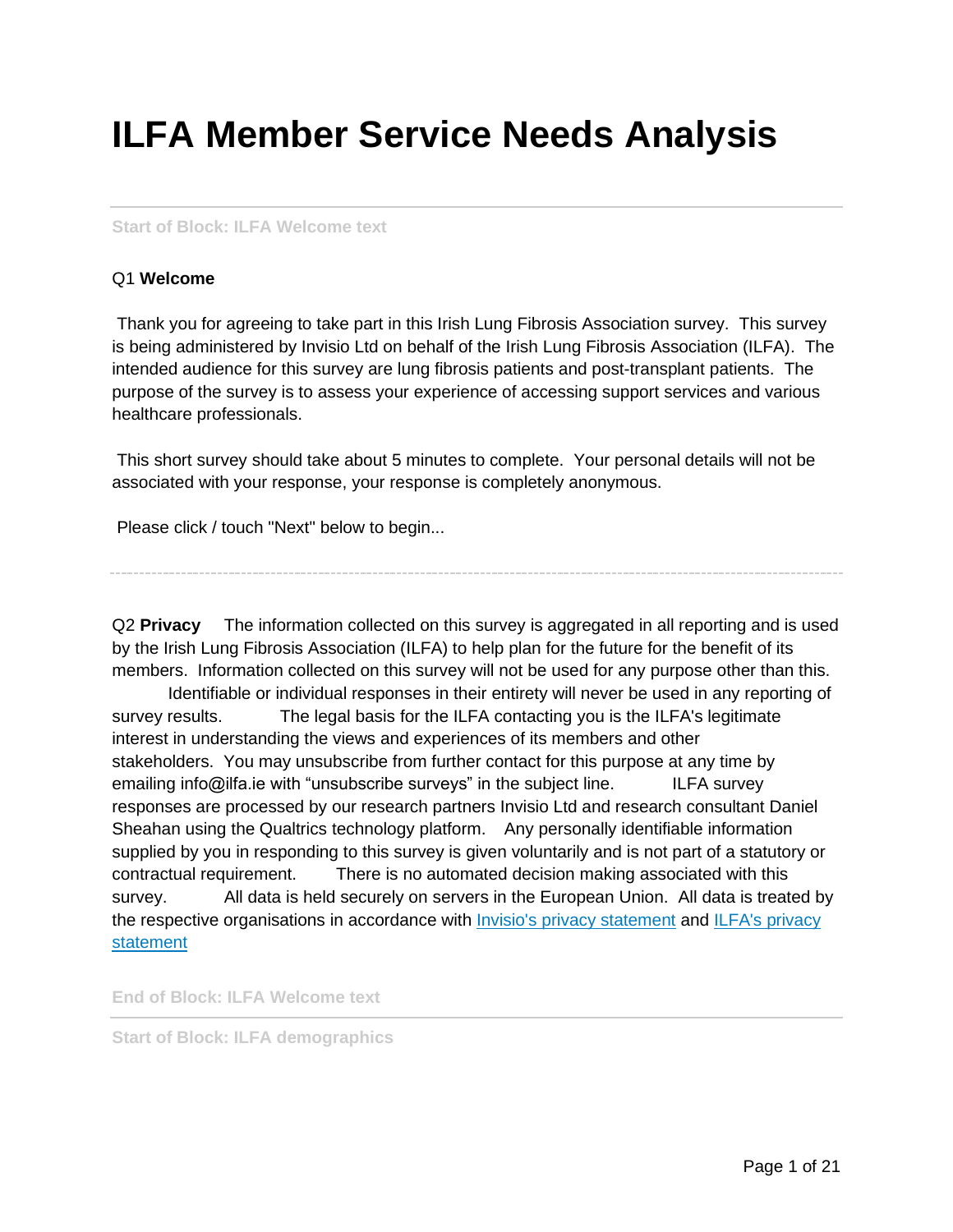Q3 Please choose your age group:

O Under 18

- $\bigcirc$  18 30
- $\bigcirc$  31 40
- $\bigcirc$  41 50
- $\bigcirc$  51 60
- $\bigcirc$  61 70
- $\bigcirc$  71 80
- $\bigcirc$  81 or older

<u> 1980 - Johann Barn, amerikan besteman besteman besteman besteman besteman besteman besteman besteman bestema</u>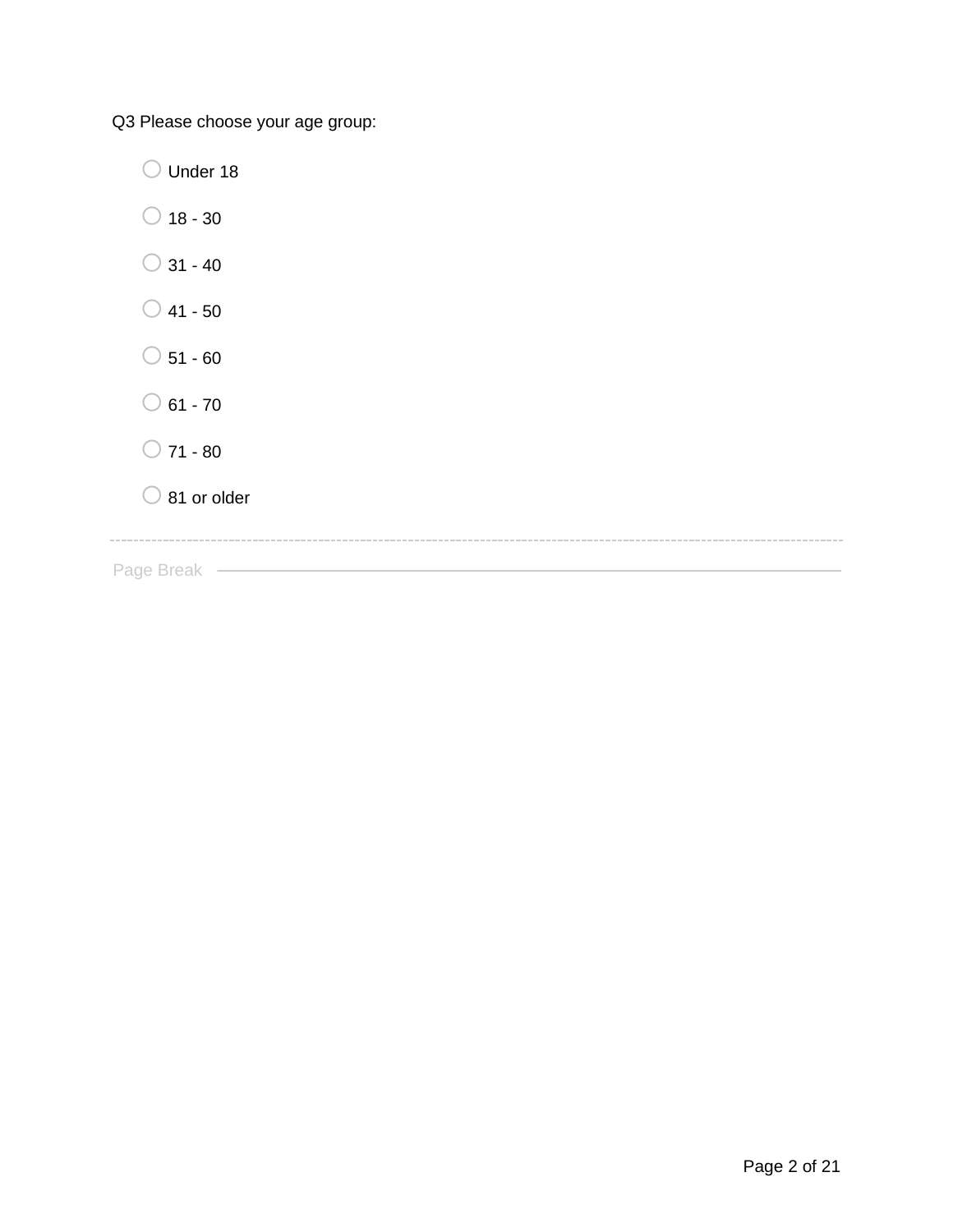| Q4 Do you identify as: |
|------------------------|
| Male                   |
| Female                 |
| Other                  |
|                        |
| Page Break             |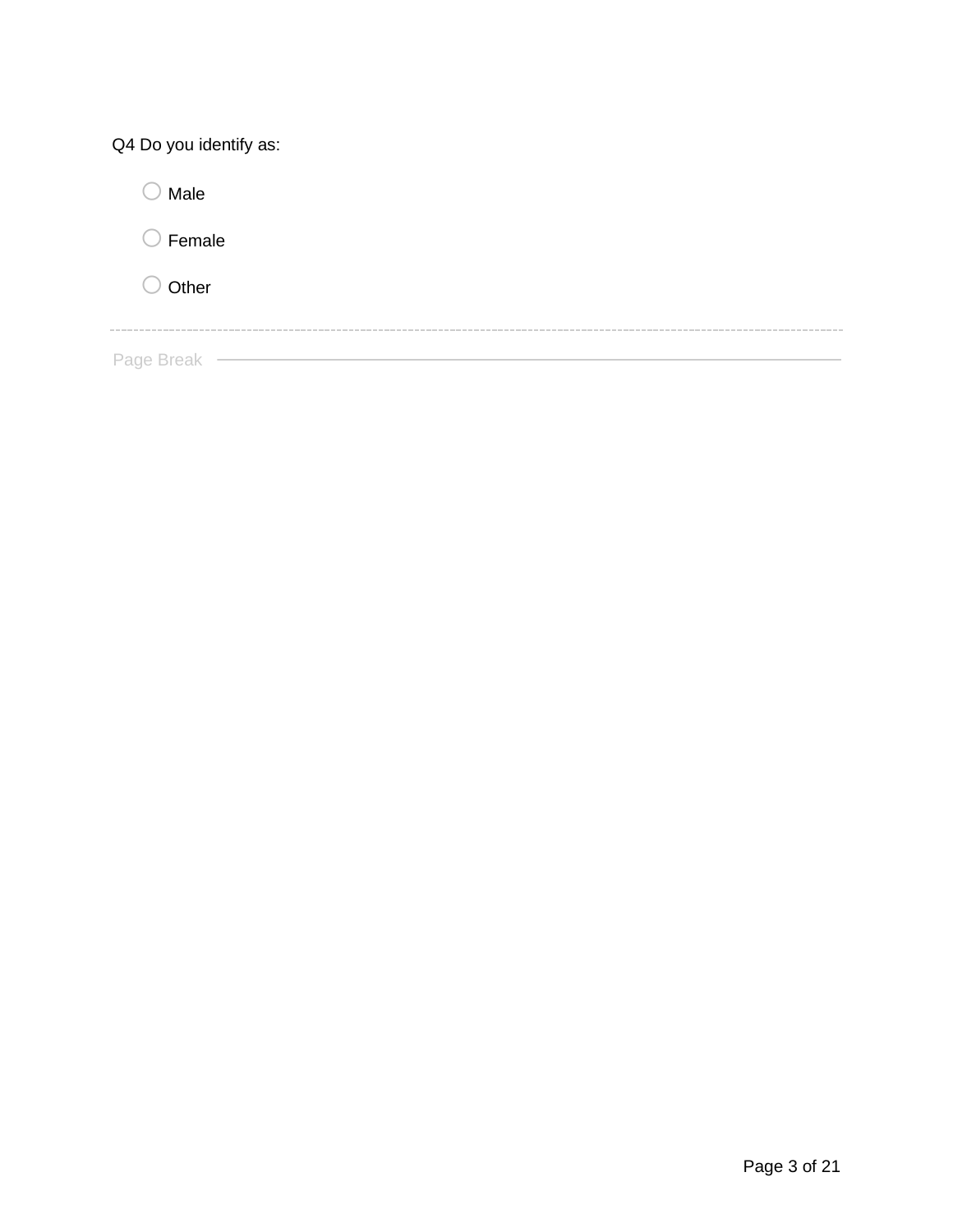$JS$ 

## Q5 Which county do you live in?

▼ Antrim ... Wicklow

**End of Block: ILFA demographics**

**Start of Block: Patient type**

# Q6 Are you:

 $\bigcirc$  A lung fibrosis patient

 $\bigcirc$  A post-transplant patient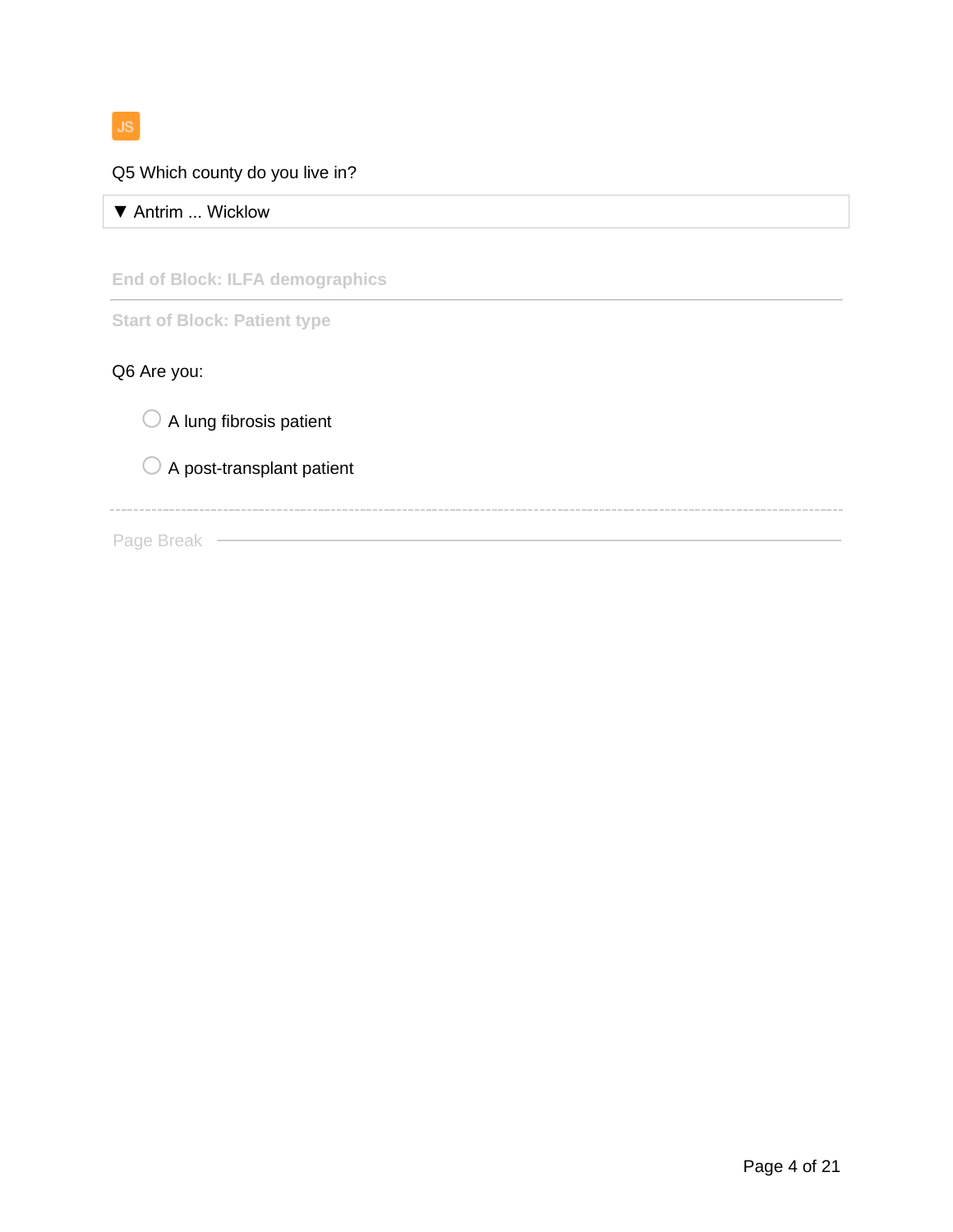*Display This Question: If Are you: = A post-transplant patient*

Q7 When did you receive your lung transplant?

 $\bigcirc$  In the last year

 $\bigcirc$  Between 1 and 2 years ago

 $\bigcirc$  Between 2 and 3 years ago

 $\bigcirc$  Between 3 and 5 years ago

 $\bigcirc$  More than 5 years ago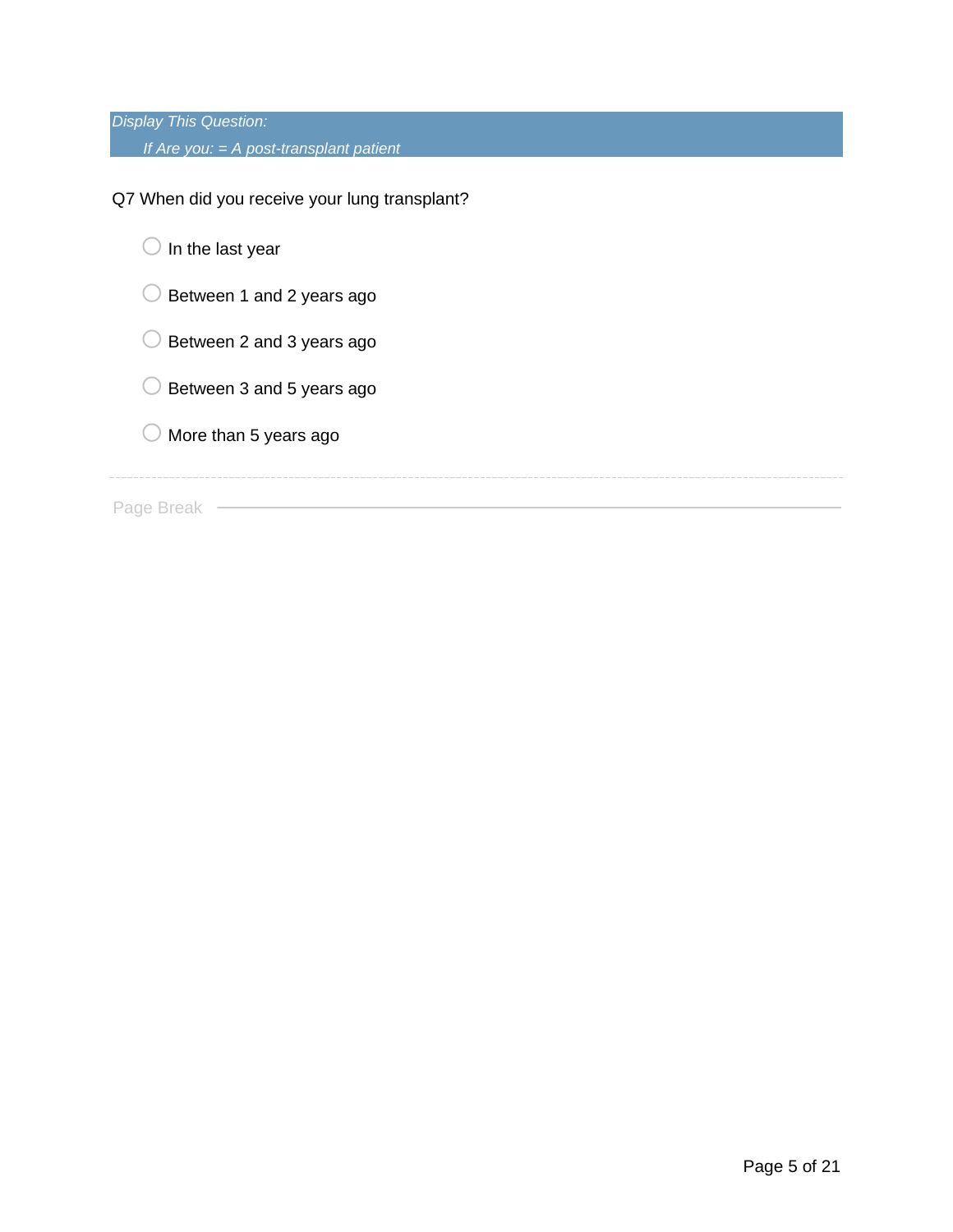*Display This Question: If Are you: = A lung fibrosis patient*

Q8 When were you diagnosed with lung fibrosis?

 $\bigcirc$  In the last year

- $\bigcirc$  Between 1 and 2 years ago
- $\bigcirc$  Between 2 and 3 years ago
- $\bigcirc$  Between 3 and 5 years ago
- $\bigcirc$  More than 5 years ago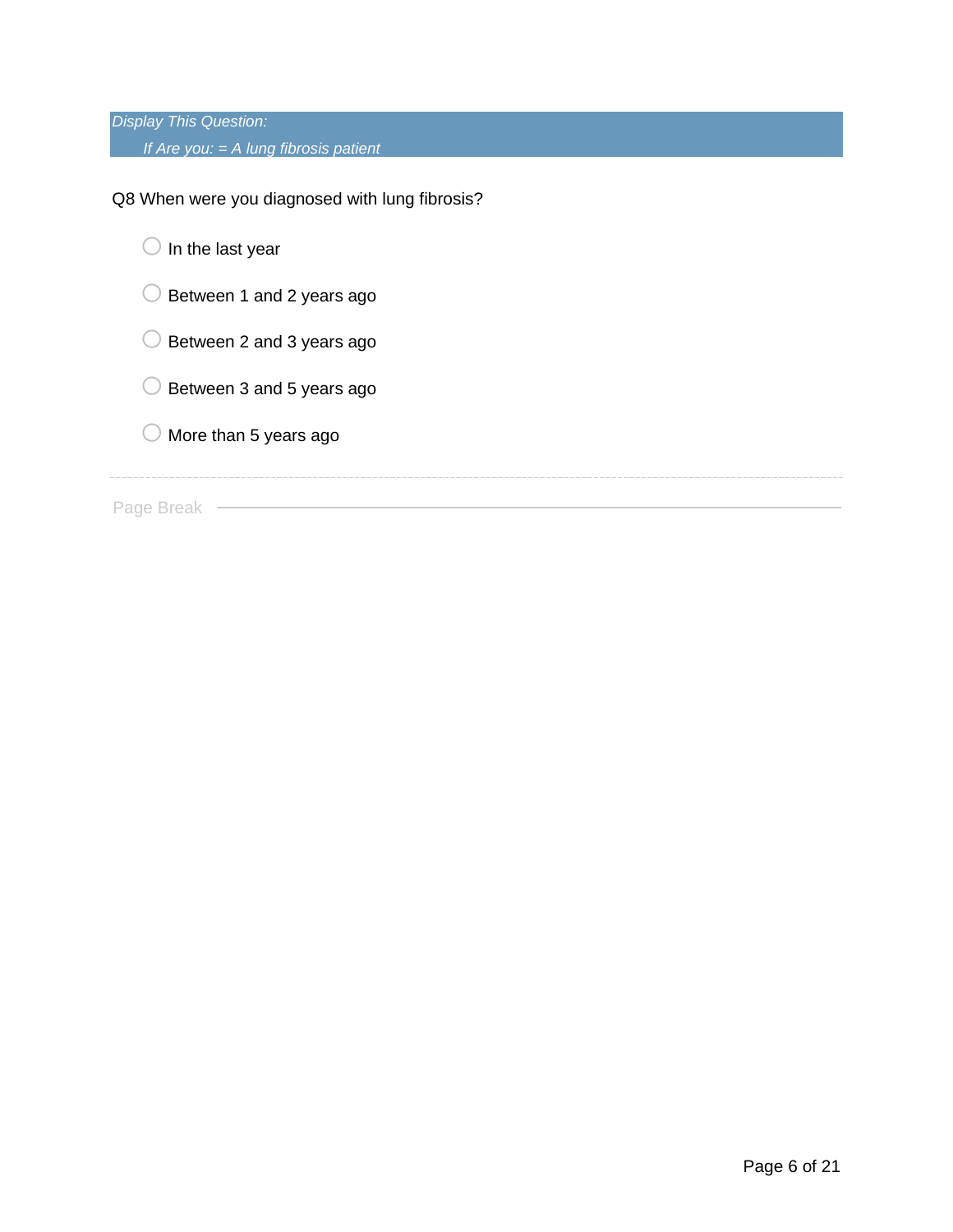Q9 Did you receive your initial diagnosis:

- $\bigcirc$  In the public healthcare system
- $\bigcirc$  In the private healthcare system

**End of Block: Patient type**

**Start of Block: Clinical nurse specialist**

Q10 Do you have access to a clinical nurse specialist?

| Yes |
|-----|
|     |

 $\bigcirc$  No

**End of Block: Clinical nurse specialist**

**Start of Block: Services referred to**

Q11 Have you ever been referred to any of the following (please select as many as apply or else "none of the above")

| Social worker                                     |
|---------------------------------------------------|
| <b>Dietitian</b>                                  |
| Clinical psychologist                             |
| Occupational therapist                            |
| Speech therapist                                  |
| Physiotherapist (for a pulmonary rehab programme) |
| lone of the above                                 |
|                                                   |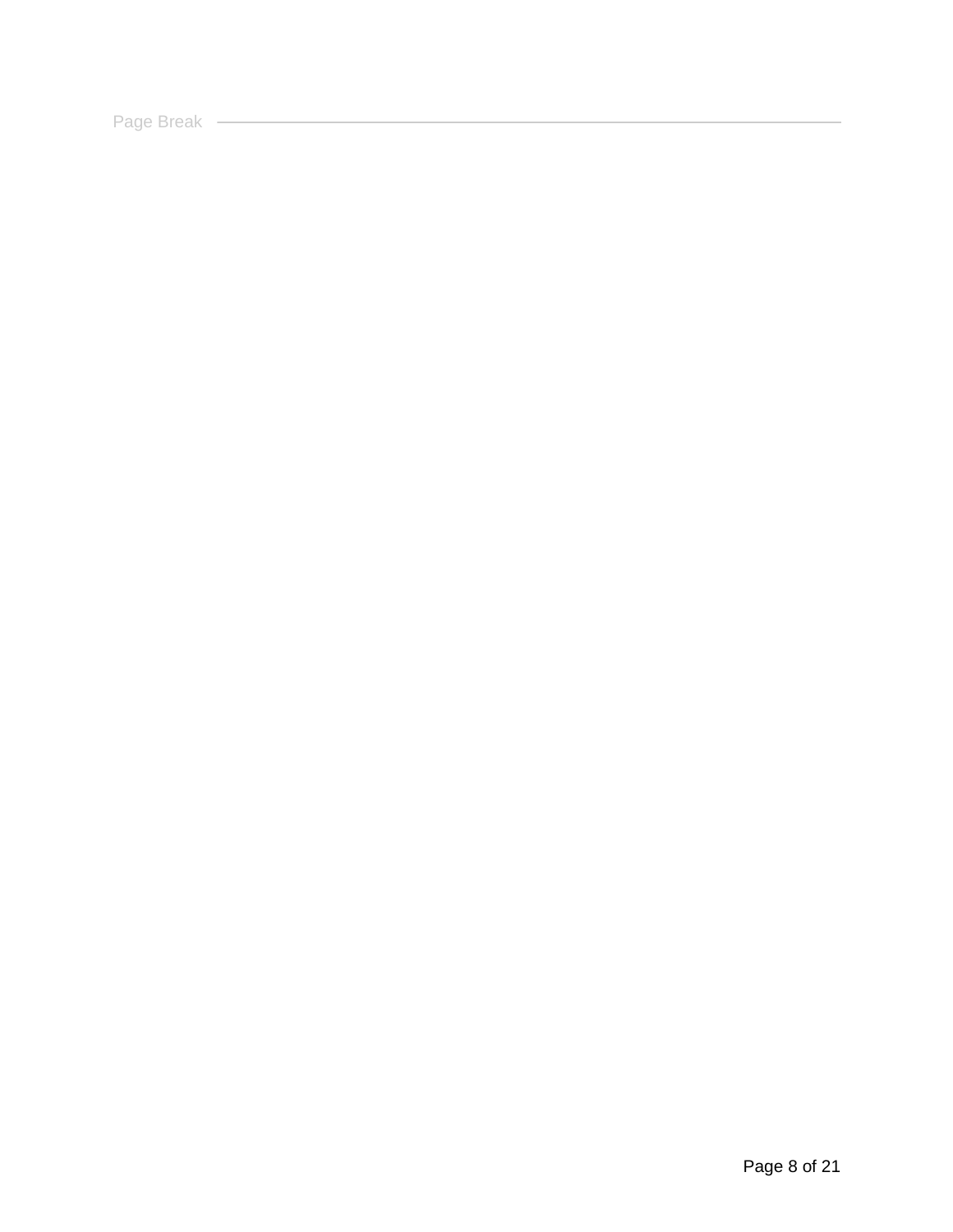*Display This Question:*

*If Have you ever been referred to any of the following (please select as many as apply or else "none... = Social worker*

*Or Have you ever been referred to any of the following (please select as many as apply or else "none... = Dietitian*

*Or Have you ever been referred to any of the following (please select as many as apply or else "none... = Clinical psychologist*

*Or Have you ever been referred to any of the following (please select as many as apply or else "none... = Occupational therapist*

*Or Have you ever been referred to any of the following (please select as many as apply or else "none... = Speech therapist*

*Or Have you ever been referred to any of the following (please select as many as apply or else "none... = Physiotherapist (for a pulmonary rehab programme)*

*Carry Forward Selected Choices from "Have you ever been referred to any of the following (please select as many as apply or else "none of the above")"*

Q12 How long after your initial diagnosis were you referred to your...

|                                                            | Within a month<br>of my diagnosis | Within 2 to 6<br>months of my<br>diagnosis | Within 7 to 12<br>months of my<br>diagnosis | More than 12<br>months after my<br>diagnosis |
|------------------------------------------------------------|-----------------------------------|--------------------------------------------|---------------------------------------------|----------------------------------------------|
| Social worker                                              |                                   |                                            |                                             |                                              |
| Dietitian                                                  |                                   |                                            |                                             |                                              |
| Clinical<br>psychologist                                   |                                   |                                            |                                             |                                              |
| Occupational<br>therapist                                  |                                   |                                            |                                             |                                              |
| Speech therapist                                           |                                   |                                            |                                             |                                              |
| Physiotherapist<br>(for a pulmonary<br>rehab<br>programme) |                                   |                                            |                                             |                                              |
| None of the<br>above                                       |                                   |                                            |                                             |                                              |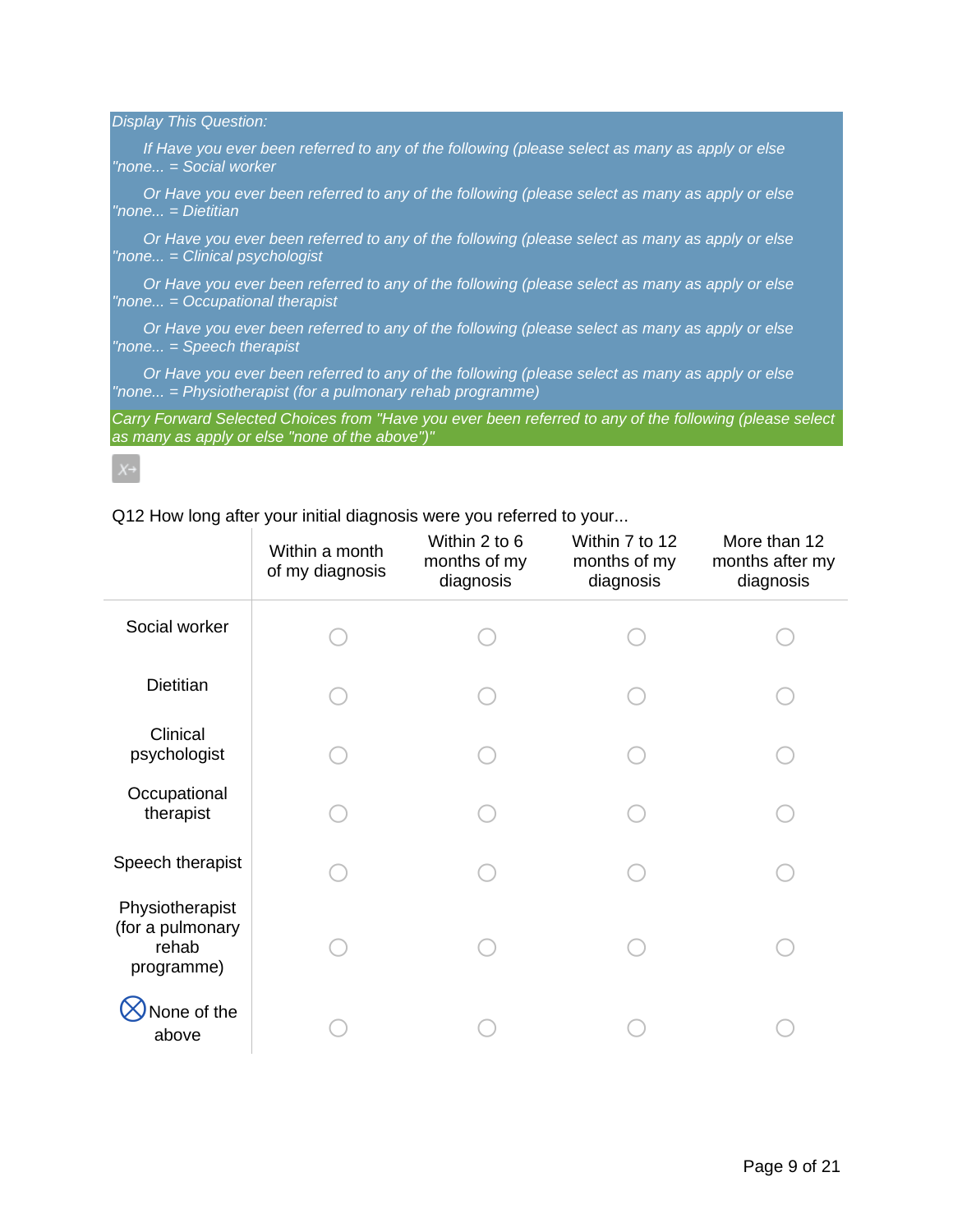#### **Start of Block: Rating services received**

*Display This Question:*

*If Have you ever been referred to any of the following (please select as many as apply or else "none... = Social worker*

*Or Have you ever been referred to any of the following (please select as many as apply or else "none... = Dietitian*

*Or Have you ever been referred to any of the following (please select as many as apply or else "none... = Clinical psychologist*

*Or Have you ever been referred to any of the following (please select as many as apply or else "none... = Occupational therapist*

*Or Have you ever been referred to any of the following (please select as many as apply or else "none... = Speech therapist*

*Or Have you ever been referred to any of the following (please select as many as apply or else "none... = Physiotherapist (for a pulmonary rehab programme)*

*Carry Forward Selected Choices from "Have you ever been referred to any of the following (please select as many as apply or else "none of the above")"*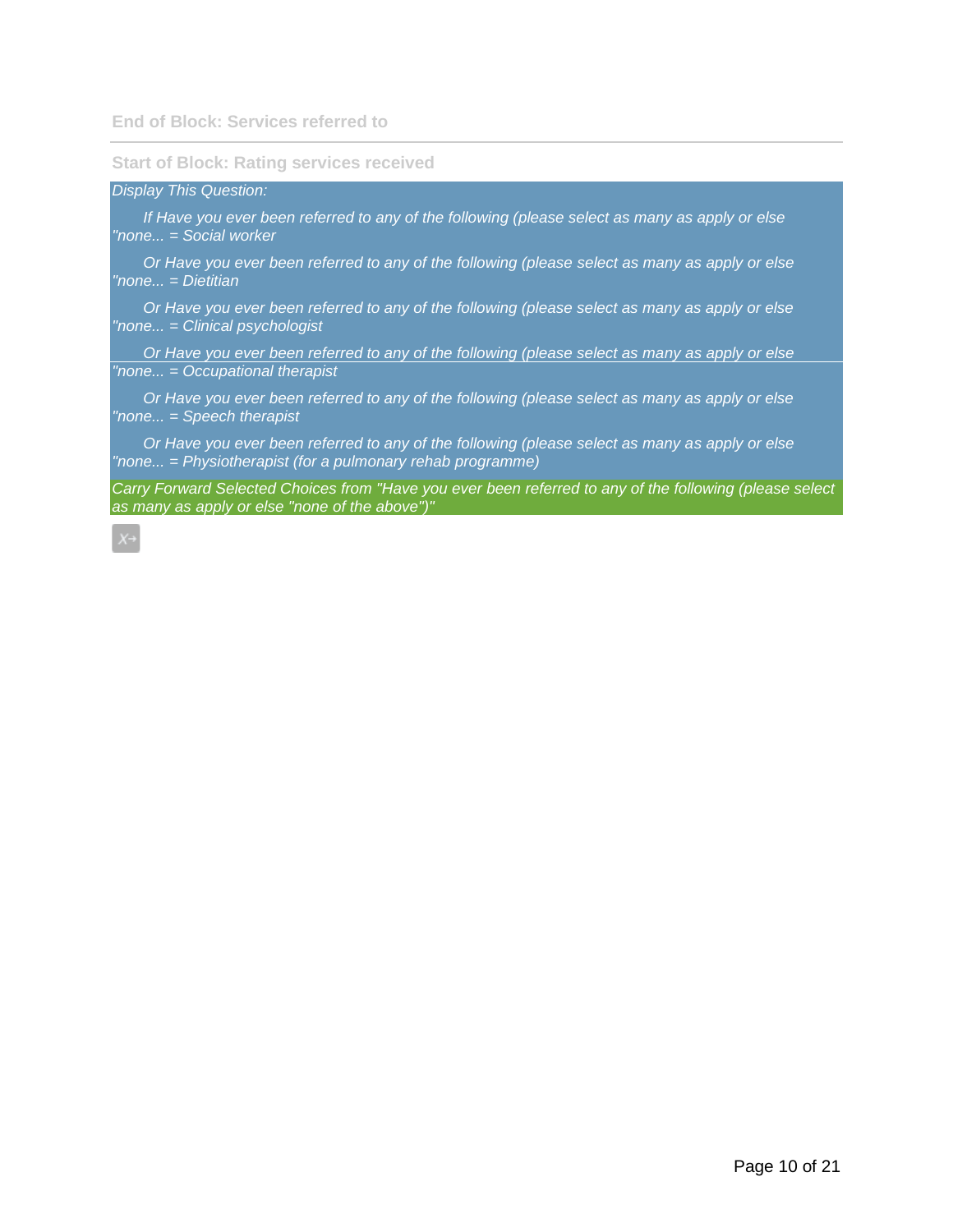|                                                               | Excellent | Good | Okay | Poor | Very poor |
|---------------------------------------------------------------|-----------|------|------|------|-----------|
| Social worker                                                 |           |      |      |      |           |
| Dietitian                                                     |           |      |      |      |           |
| Clinical<br>psychologist                                      |           |      |      |      |           |
| Occupational<br>therapist                                     |           |      |      |      |           |
| Speech<br>therapist                                           |           |      |      |      |           |
| Physiotherapist<br>(for a<br>pulmonary<br>rehab<br>programme) |           |      |      |      |           |
| None of<br>the above                                          |           |      |      |      |           |

Q13 How would you rate the service you have received from your...

**End of Block: Rating services received**

**Start of Block: Services would like or have liked**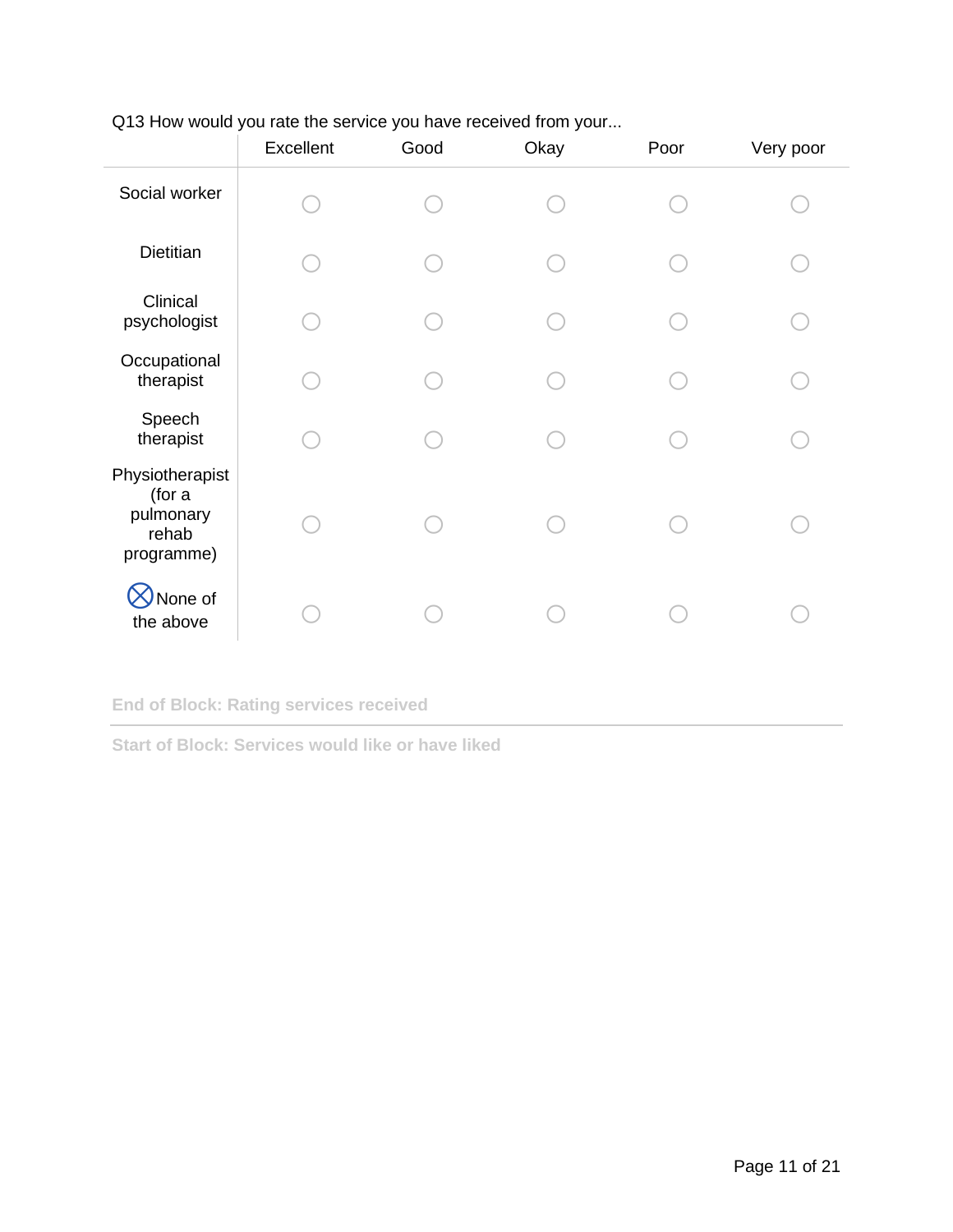Q14 Thinking back to when you received your initial diagnosis, would you have benefitted from a referral to any of the following immediately after diagnosis?

|                                                           | Yes, I would<br>benefitted from this<br>service | I had this service<br>immediately after<br>diagnosis | No, there would have<br>been no benefit to me<br>at that time |
|-----------------------------------------------------------|-------------------------------------------------|------------------------------------------------------|---------------------------------------------------------------|
| A social worker                                           |                                                 |                                                      |                                                               |
| A dietitian                                               |                                                 |                                                      |                                                               |
| A clinical psychologist                                   |                                                 |                                                      |                                                               |
| An occupational<br>therapist                              |                                                 |                                                      |                                                               |
| A speech therapist                                        |                                                 |                                                      |                                                               |
| A physiotherapist (for<br>a pulmonary rehab<br>programme) |                                                 |                                                      |                                                               |
|                                                           |                                                 |                                                      |                                                               |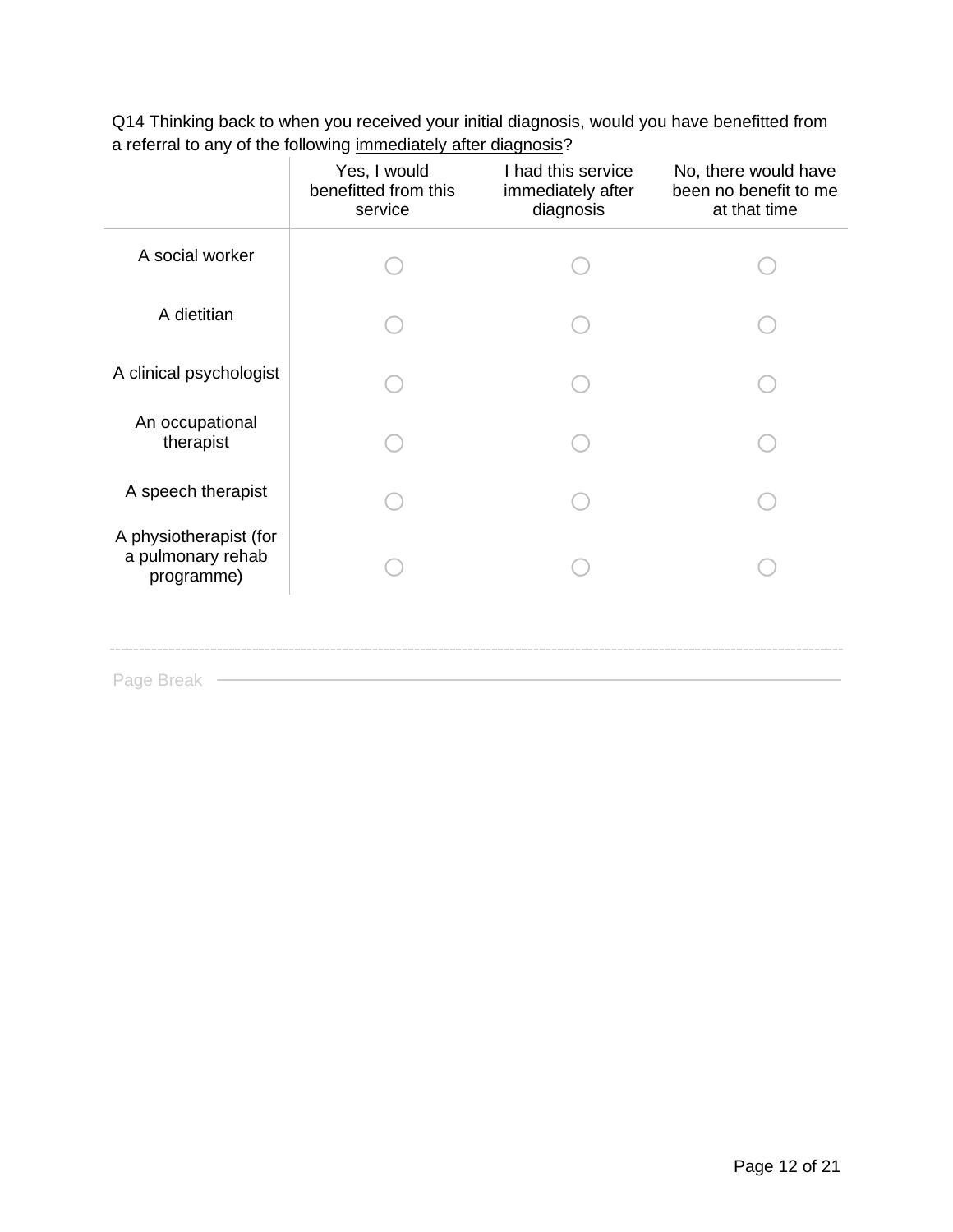| Q15 Do you think you would benefit from any of the following now? |
|-------------------------------------------------------------------|
|                                                                   |

|                                                           | Yes, I would benefit if<br>I had this service now | I already have this<br>service now | No, there would be no<br>benefit for me right<br>now |
|-----------------------------------------------------------|---------------------------------------------------|------------------------------------|------------------------------------------------------|
| A social worker                                           |                                                   |                                    |                                                      |
| A dietitian                                               |                                                   |                                    |                                                      |
| A clinical psychologist                                   |                                                   |                                    |                                                      |
| An occupational<br>therapist                              |                                                   |                                    |                                                      |
| A speech therapist                                        |                                                   |                                    |                                                      |
| A physiotherapist (for<br>a pulmonary rehab<br>programme) |                                                   |                                    |                                                      |
|                                                           |                                                   |                                    |                                                      |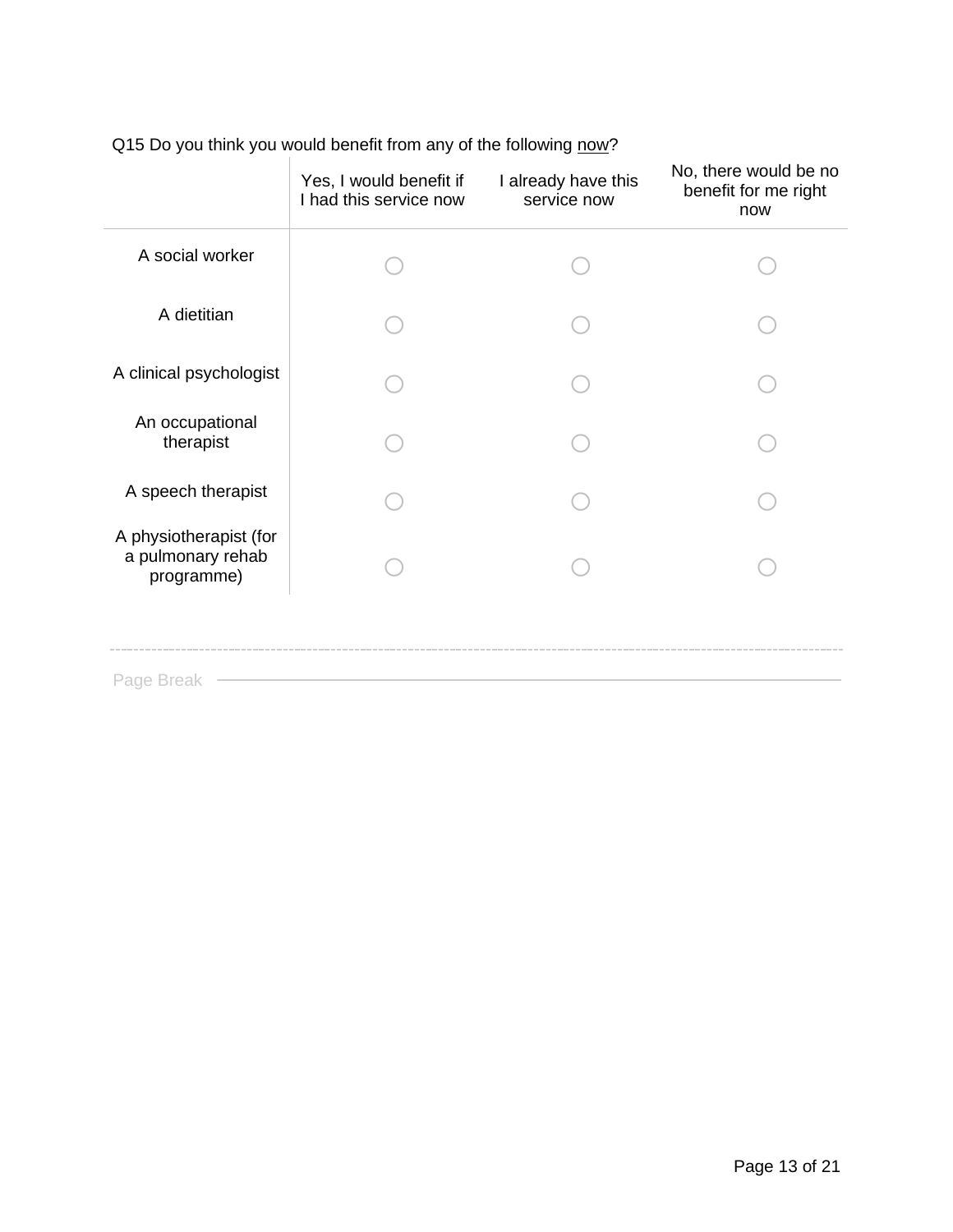|                                                        | Yes, I would benefit from this<br>in the future | No, there would be no benefit<br>for me in the future |
|--------------------------------------------------------|-------------------------------------------------|-------------------------------------------------------|
| A social worker                                        |                                                 |                                                       |
| A dietitian                                            |                                                 |                                                       |
| A clinical psychologist                                |                                                 |                                                       |
| An occupational therapist                              |                                                 |                                                       |
| A speech therapist                                     |                                                 |                                                       |
| A physiotherapist (for a<br>pulmonary rehab programme) |                                                 |                                                       |

## Q16 Do you think you would benefit from any of the following in the future?

**End of Block: Services would like or have liked**

**Start of Block: Preferred mode for accessing services**

#### Q17

For the following service, please select your preferred ways of accessing it. You may select more than one way for accessing each service.

#### **A social worker**

| Group setting            |
|--------------------------|
| Face-to-face appointment |
| Virtually                |
| Not at all / no interest |
|                          |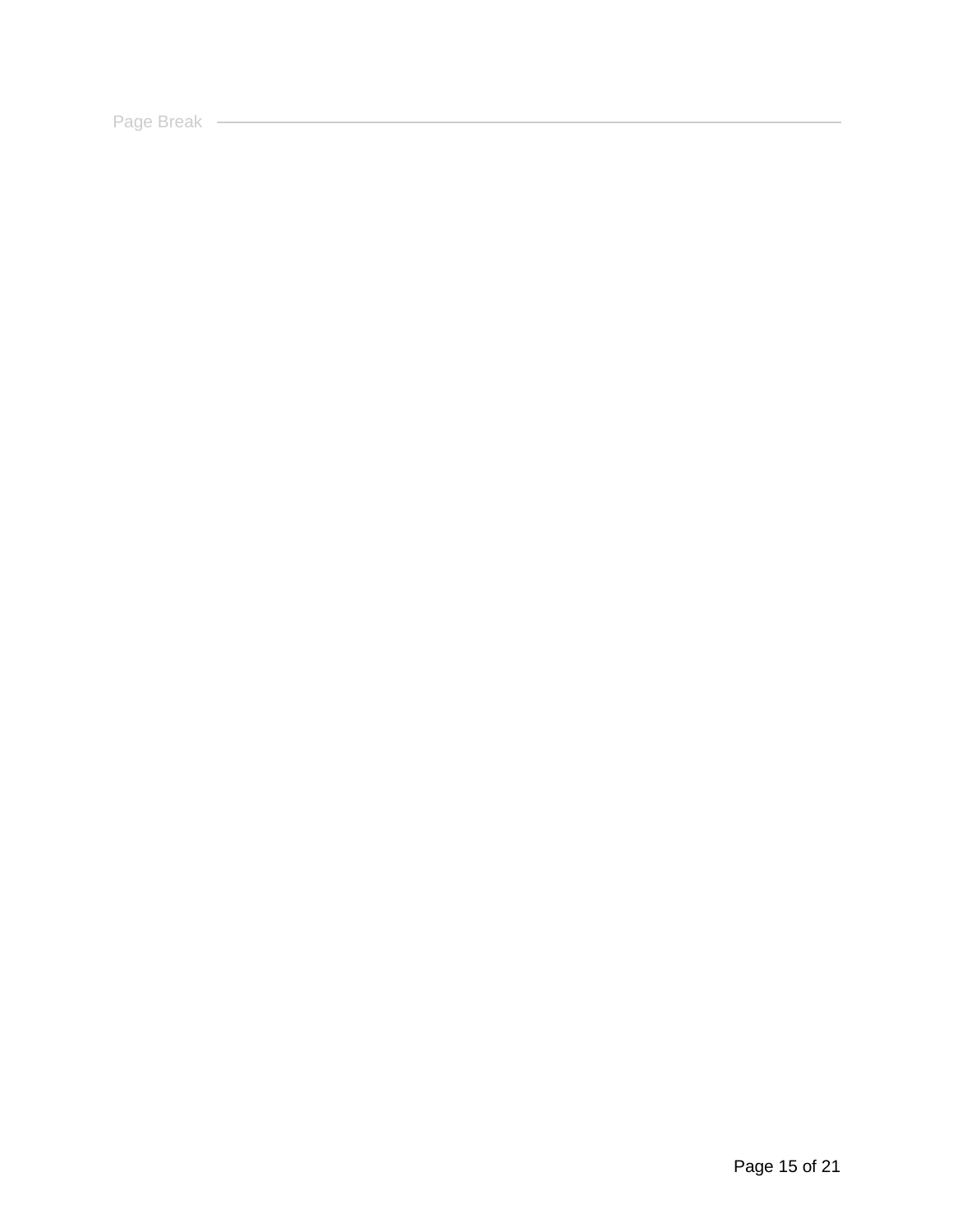For the following service, please select your preferred ways of accessing it. You may select more than one way for accessing each service.

# **A dietitian**

| Not at all / no interest |
|--------------------------|
|                          |
| Virtually                |
| Face-to-face appointment |
| Group setting            |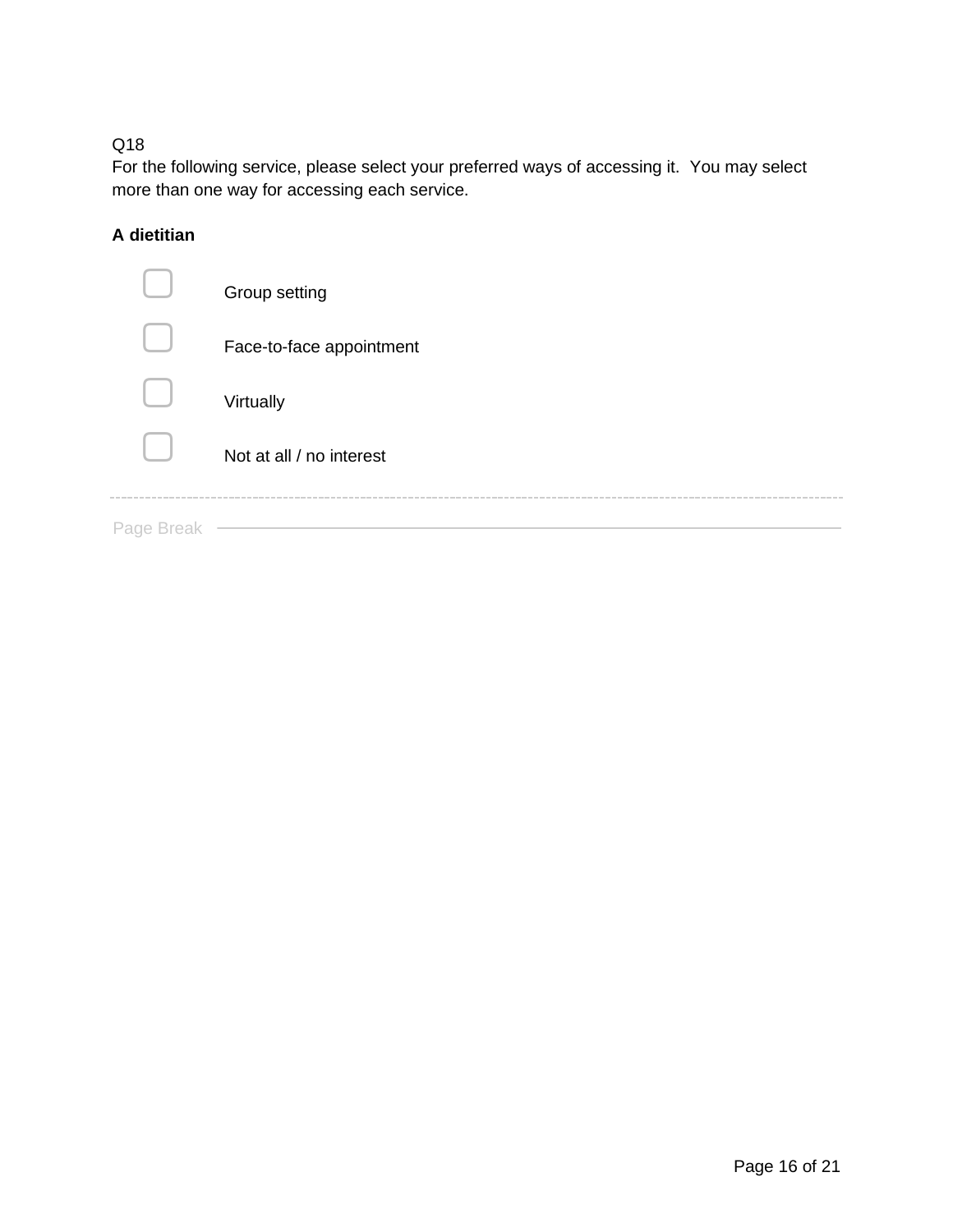For the following service, please select your preferred ways of accessing it. You may select more than one way for accessing each service.

# **A clinical psychologist**

|            | Group setting            |
|------------|--------------------------|
|            | Face-to-face appointment |
|            | Virtually                |
|            | Not at all / no interest |
| Page Break |                          |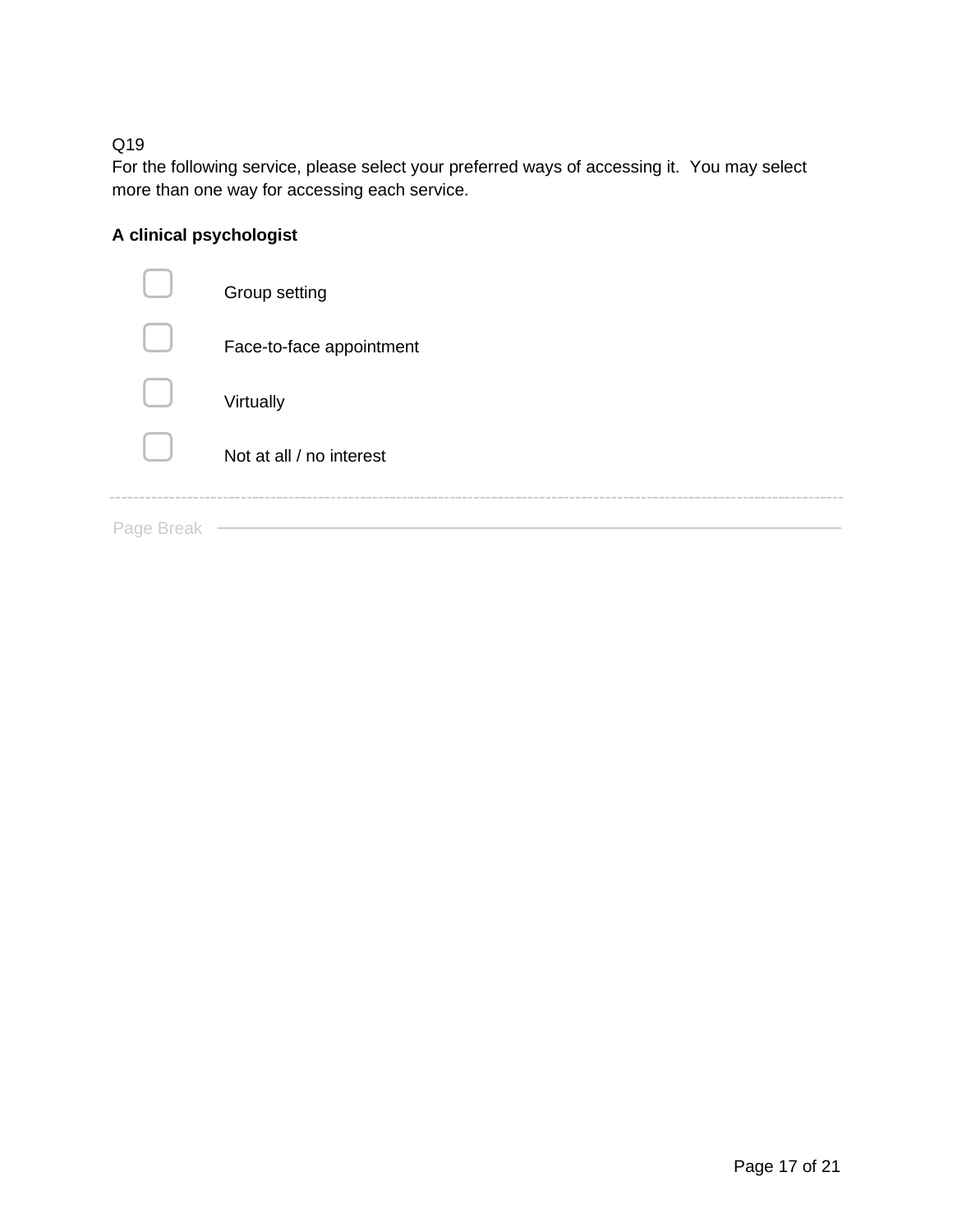For the following service, please select your preferred ways of accessing it. You may select more than one way for accessing each service.

# **An occupational therapist**

|            | Group setting            |
|------------|--------------------------|
|            | Face-to-face appointment |
|            | Virtually                |
|            | Not at all / no interest |
| Page Break |                          |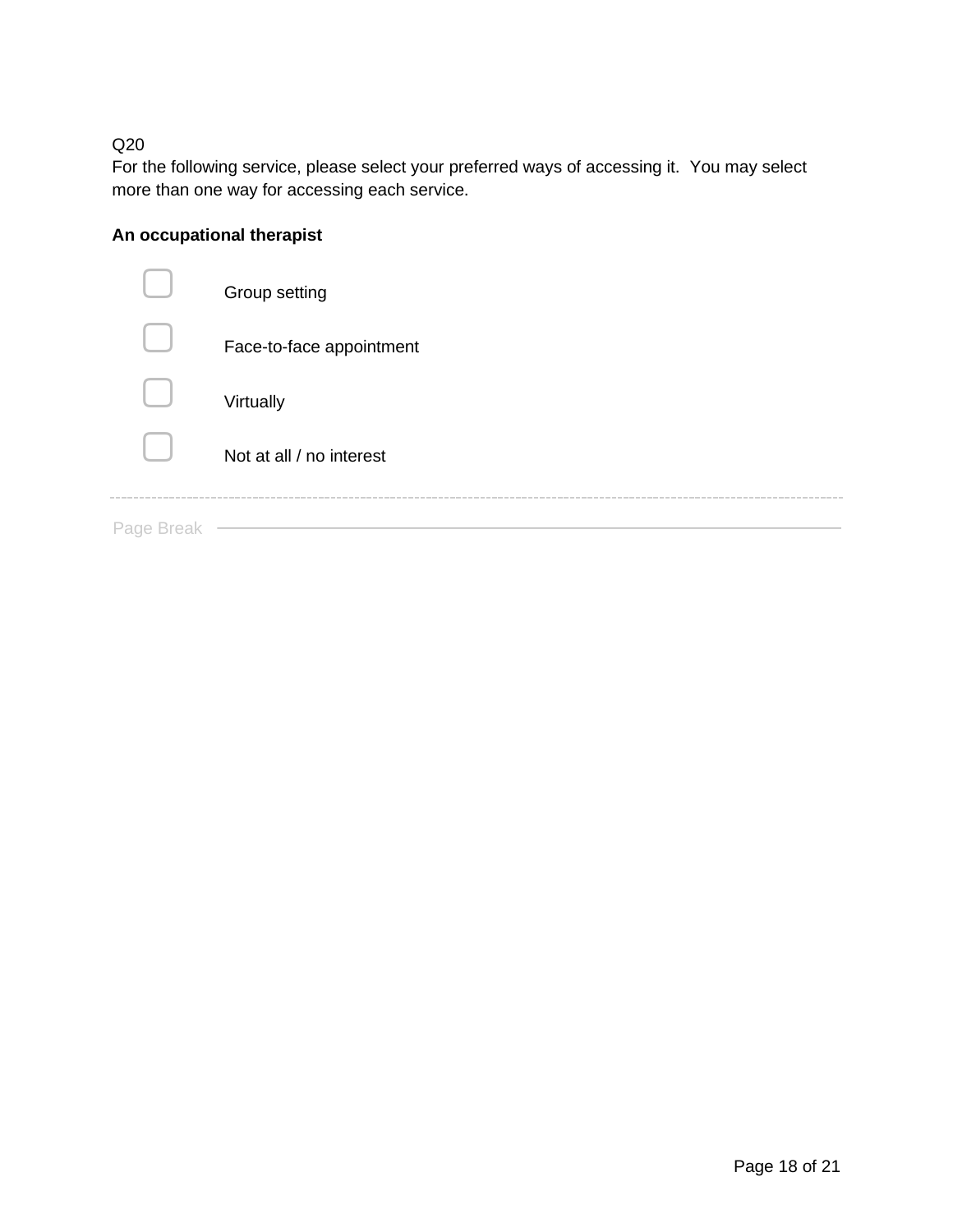For the following service, please select your preferred ways of accessing it. You may select more than one way for accessing each service.

# **A speech therapist**

|            | Group setting            |
|------------|--------------------------|
|            | Face-to-face appointment |
|            | Virtually                |
|            | Not at all / no interest |
| Page Break |                          |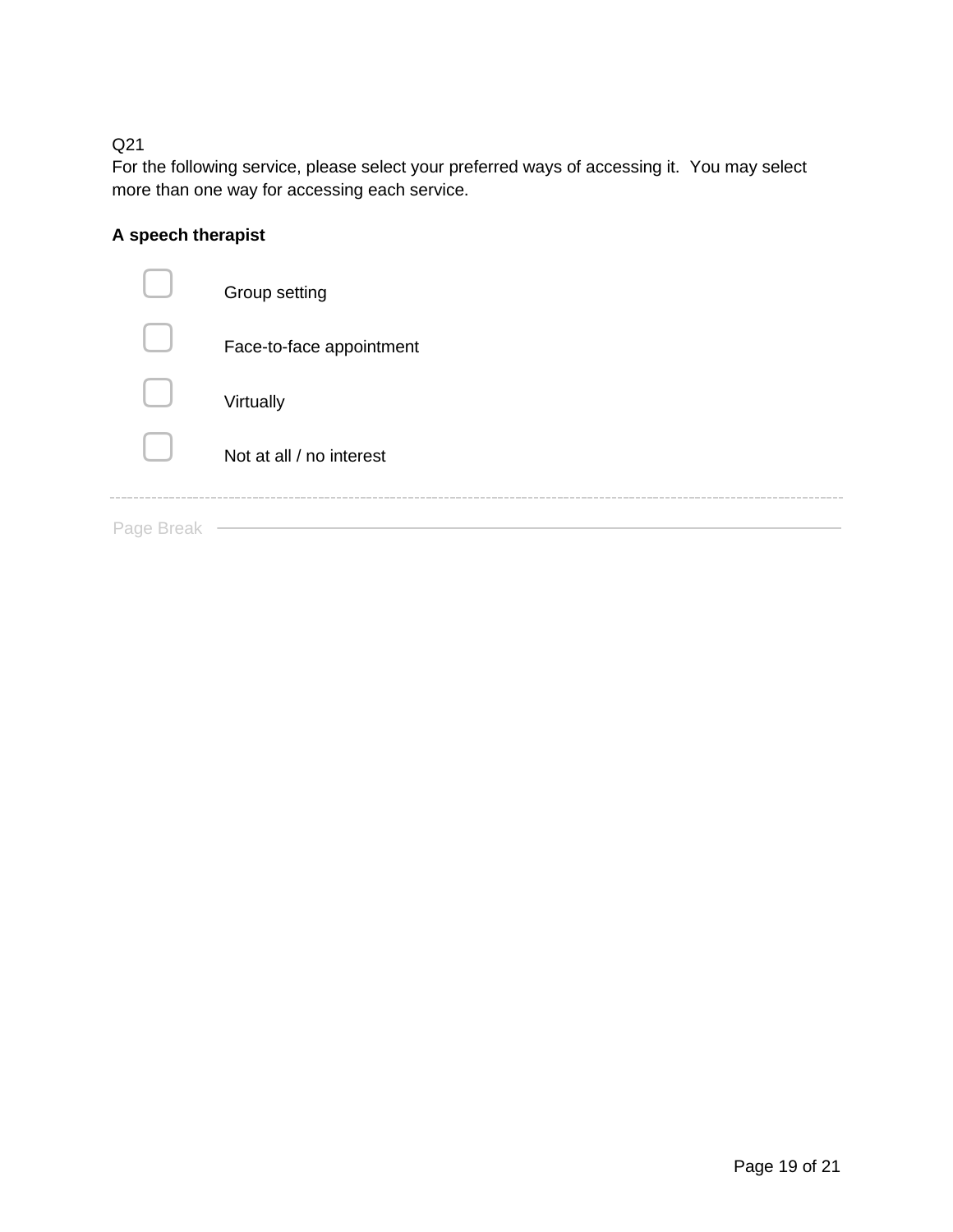For the following service, please select your preferred ways of accessing it. You may select more than one way for accessing each service.

### **A physiotherapist (for a pulmonary rehab programme)**



**End of Block: Preferred mode for accessing services**

#### **Start of Block: Appointment preferences**

#### Q23 For the following services, what is your preference for appointment availability?

|                                                           | Once-off following<br>diagnosis | Annual appointment | An appointment as<br>needed |
|-----------------------------------------------------------|---------------------------------|--------------------|-----------------------------|
| A social worker                                           |                                 |                    |                             |
| A dietitian                                               |                                 |                    |                             |
| A clinical psychologist                                   |                                 |                    |                             |
| An occupational<br>therapist                              |                                 |                    |                             |
| A speech therapist                                        |                                 |                    |                             |
| A physiotherapist (for<br>a pulmonary rehab<br>programme) |                                 |                    |                             |

**End of Block: Appointment preferences**